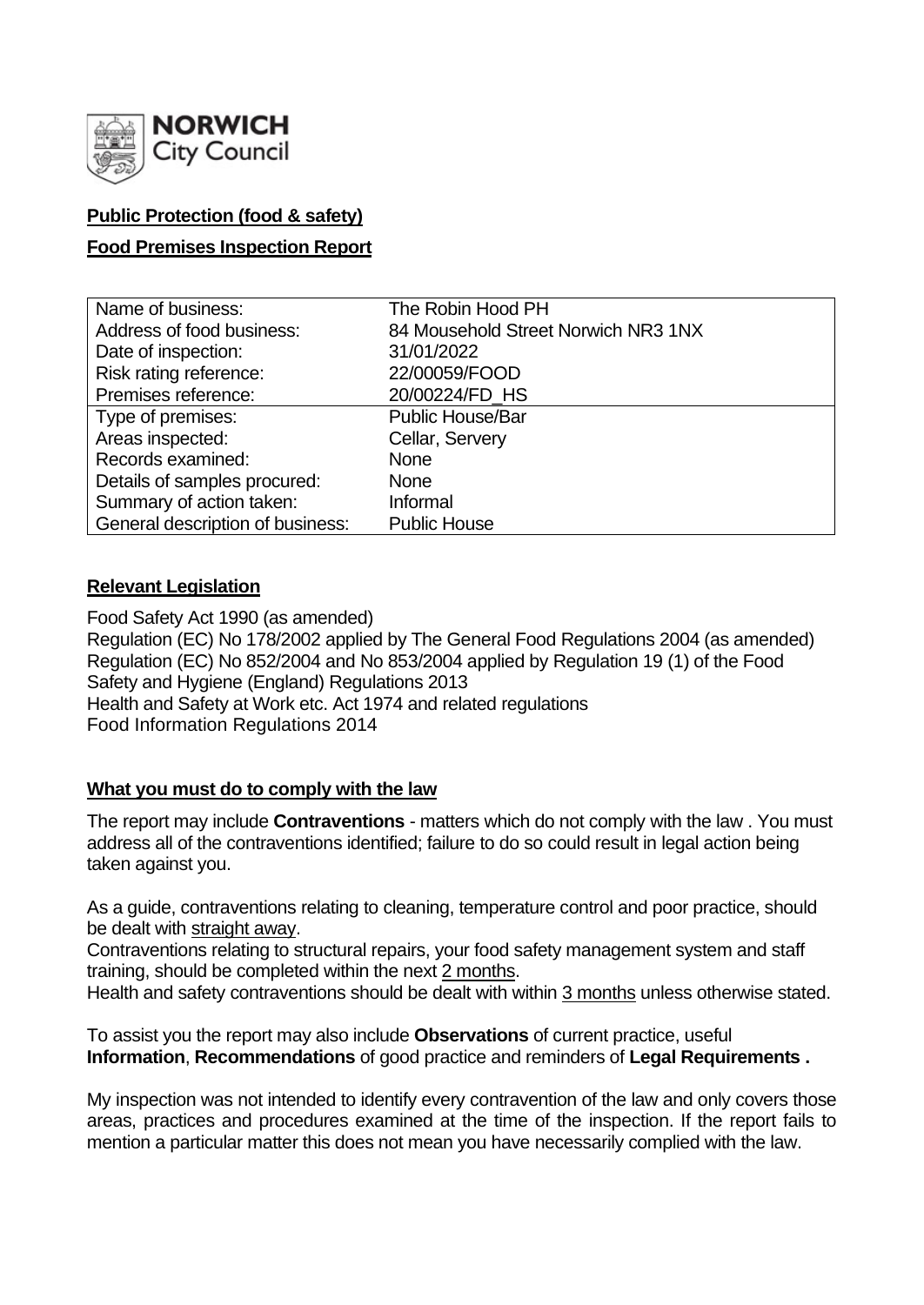# **FOOD SAFETY**

#### **How we calculate your Food Hygiene Rating:**

The food safety section has been divided into the three areas which you are scored against for the hygiene rating: 1. food hygiene and safety procedures, 2. structural requirements and 3. confidence in management/control procedures. Each section begins with a summary of what was observed and the score you have been given. Details of how these scores combine to produce your overall food hygiene rating are shown in the table.

| <b>Compliance Area</b>                     |          |    | <b>You Score</b> |          |                |    |           |    |                |  |  |
|--------------------------------------------|----------|----|------------------|----------|----------------|----|-----------|----|----------------|--|--|
| <b>Food Hygiene and Safety</b>             |          |    |                  | $\Omega$ | 5              | 10 | 15        | 20 | 25             |  |  |
| <b>Structure and Cleaning</b>              |          |    | $\Omega$         | 5        | 10             | 15 | 20        | 25 |                |  |  |
| Confidence in management & control systems |          |    | $\Omega$         | 5        | 10             | 15 | 20        | 30 |                |  |  |
|                                            |          |    |                  |          |                |    |           |    |                |  |  |
| <b>Your Total score</b>                    | $0 - 15$ | 20 | $25 - 30$        |          | $35 - 40$      |    | $45 - 50$ |    | > 50           |  |  |
| <b>Your Worst score</b>                    | 5        | 10 | 10               |          | 15             |    | 20        |    | $\blacksquare$ |  |  |
|                                            |          |    |                  |          |                |    |           |    |                |  |  |
| <b>Your Rating is</b>                      | 5        | 4  |                  | 3        | $\overline{2}$ |    |           |    | $\overline{0}$ |  |  |

Your Food Hygiene Rating is 5 - a very good standard



## **1. Food Hygiene and Safety**

Food hygiene standards are high. You demonstrated a very good standard of compliance with legal requirements. You have safe food handling practices and procedures and all the necessary control measures to prevent cross-contamination are in place. Some minor contraventions require your attention. **(Score 5)**

### Personal Hygiene

**Observation** I was pleased to see that standards of personal hygiene were high.

#### Temperature Control

**Contravention** The following evidence indicated there was a risk of bacteria growing on food:

• Pickled eggs were being stored at ambient temperatures. The manufacturers recommend that once opened these are stored in the fridge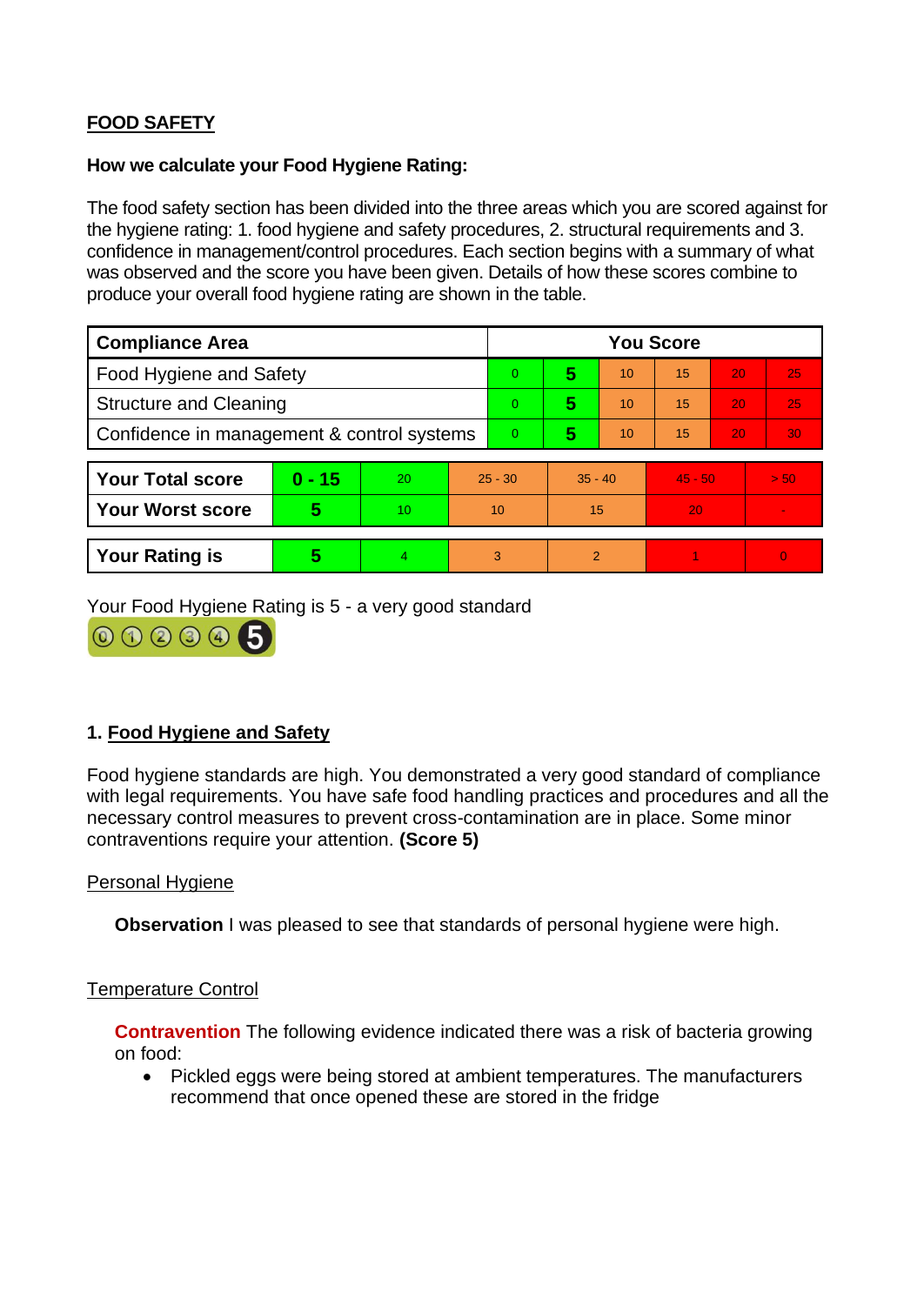## **2. Structure and Cleaning**

The structure facilities and standard of cleaning and maintenance are all of a good standard and only minor repairs and/or improvements are required. Pest control and waste disposal provisions are adequate. The minor contraventions require your attention. **(Score 5)**

### Cleaning of Equipment and Food Contact Surfaces

**Contravention** The following items are dirty and must be cleaned:

• fridge and freezer seals

### Cleaning Chemicals / Materials / Equipment and Methods

**Observation** I was pleased to see that the premises was kept clean and that your cleaning materials, methods and equipment were able to minimise the spread of harmful bacteria between surfaces.

### Maintenance

**Contravention** The following had not been suitably maintained and must be repaired or replaced:

• wall surfaces in cellar

### Facilities and Structural provision

**Observation** I was pleased to see that adequate facilities had been provided.

### Pest Control

**Observation** I was pleased to see that the premises was proofed against the entry of pests and that pest control procedures were in place.

### **3. Confidence in Management**

A food safety management system is in place and you demonstrate a very good standard of compliance with the law. You have a good track record. There are some minor contraventions which require your attention. **(Score 5)**

#### Type of Food Safety Management System Required

**Contravention** You are a low risk business and do not have any written systems. You still require a minimum amount of documentation. This might include your hygiene